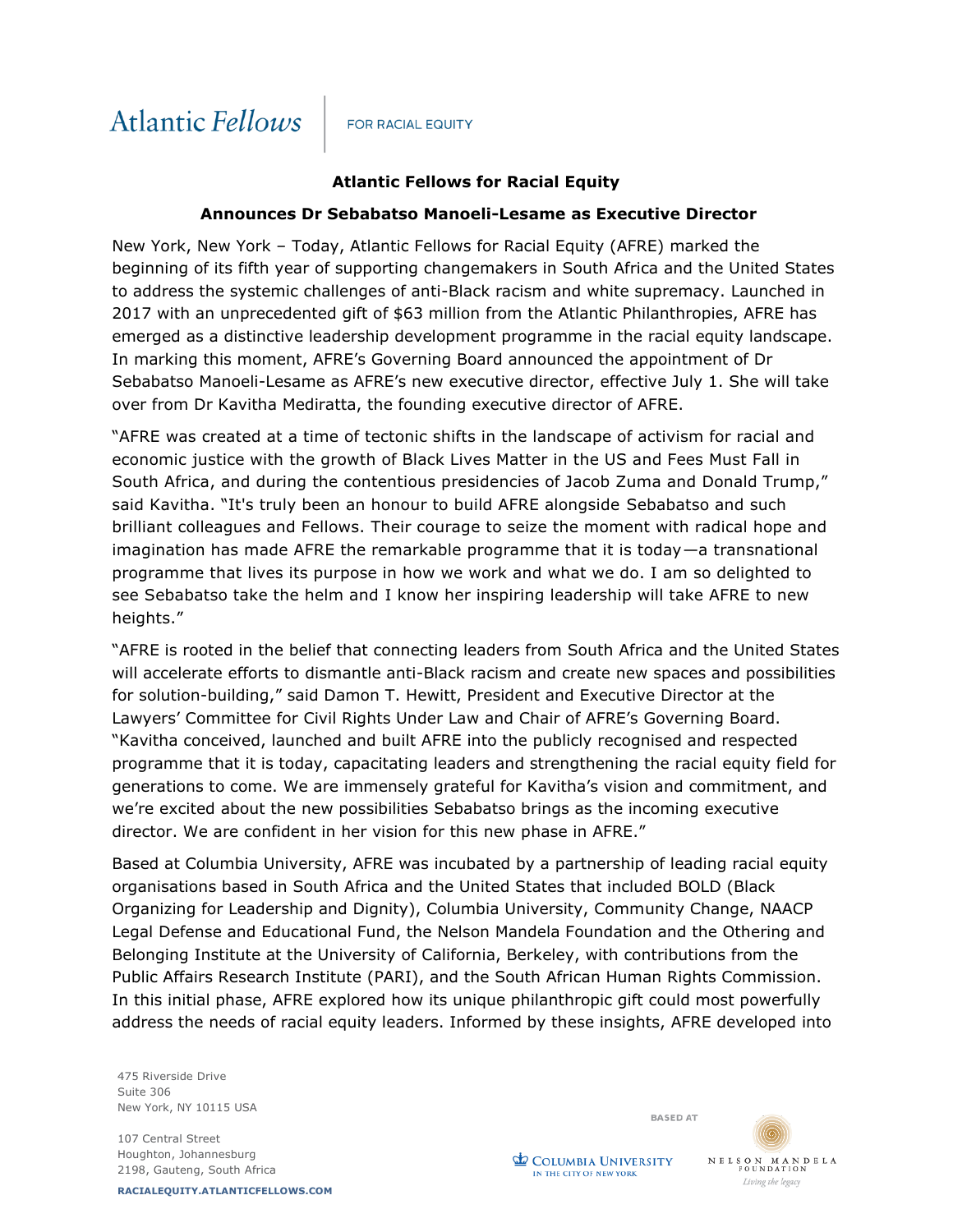a fully-fledged transnational leadership development programme in 2018, anchored by an innovative partnership between Columbia University in New York City, USA and the Nelson Mandela Foundation in Johannesburg, South Africa.

At AFRE, Sebabatso has led the flagship fellowship that supports audacious leaders to build more expansive visions and more powerful strategies for achieving racial equity. She has also introduced a new stream of work, the Ideate, Design, Experiment, and Accelerate (IDEA) Space, to foster creative, forward-reaching responses to racial equity challenges. She has served as the editor-in-chief of AFRE's new literary magazine on global Blackness, *[Moya](https://www.afremoya.com/)*, and host of AFRE's podcast *[Race Beyond Borders](https://open.spotify.com/show/1xAbG5OpFLYH8a2kaPItj7)*, both of which seek to widen the space for imagination in the discursive field of race and to broaden the possibilities for solidarity as essential preconditions for Black and Brown liberation everywhere. As AFRE enters this new phase in its organisational life, it will deepen its substantial and expansive work thus far.

"I have long admired the work of AFRE, and my time here has only affirmed my deep faith in the work and mission of the programme. In this new capacity, I look forward to learning from, growing alongside, and building with our incredible team and fellows," said Sebabatso. "AFRE's work matters now more than ever. I believe that this moment – marked by the devastation of COVID-19, police brutality and economic despair – calls on us to embrace both responsive urgency as well as creative foresight."

Over the past decade, Sebabatso's career and training have primed her for the ambidextrous leadership AFRE requires in this moment. Previously, at the Cape Town-based DG Murray Trust (DGMT), a public innovator and strategic investor operating at the nexus of public policy and development practice, Sebabatso served as Acting Deputy CEO and Innovation Director. She oversaw the largest grant-making division at DGMT, serving dozens of non-profits across South Africa, while also providing strategic management support to six incubated national campaigns and public benefit organisations. She has also worked for the Department of Political Affairs at the African Union Commission, the African Leadership Academy as well as the CDC Group's The Africa List.

A Rhodes Scholar, Sebabatso is author of *Sudan's "Southern Problem": Race, Rhetoric and International Relations* (Palgrave Macmillan, 2019). She has held a departmental lectureship in African History at the University of Oxford. She was also a Lecturer at Stanford University's Bing Centre for Overseas Studies and a Teaching Fellow at the University of Fort Hare Institute of Social and Economic Research (FHISER). At the University of Johannesburg, she holds a Research Associateship in the Faculty of Humanities.

She earned a DPhil (PhD) in History and an MSc in African Studies at the University of Oxford. At Amherst College, where she earned a BA in Black Studies and Political Science, Sebabatso was a Mandela Scholar. She is also a Senior Fellow of the Moremi Initiative for Women's Leadership in Africa, and a Salzburg Global Seminar Fellow.

"AFRE is incredibly unique in that it values learning and connection as the fuel to sustain and deepen the work of racial equity leaders across South Africa and the United States,"